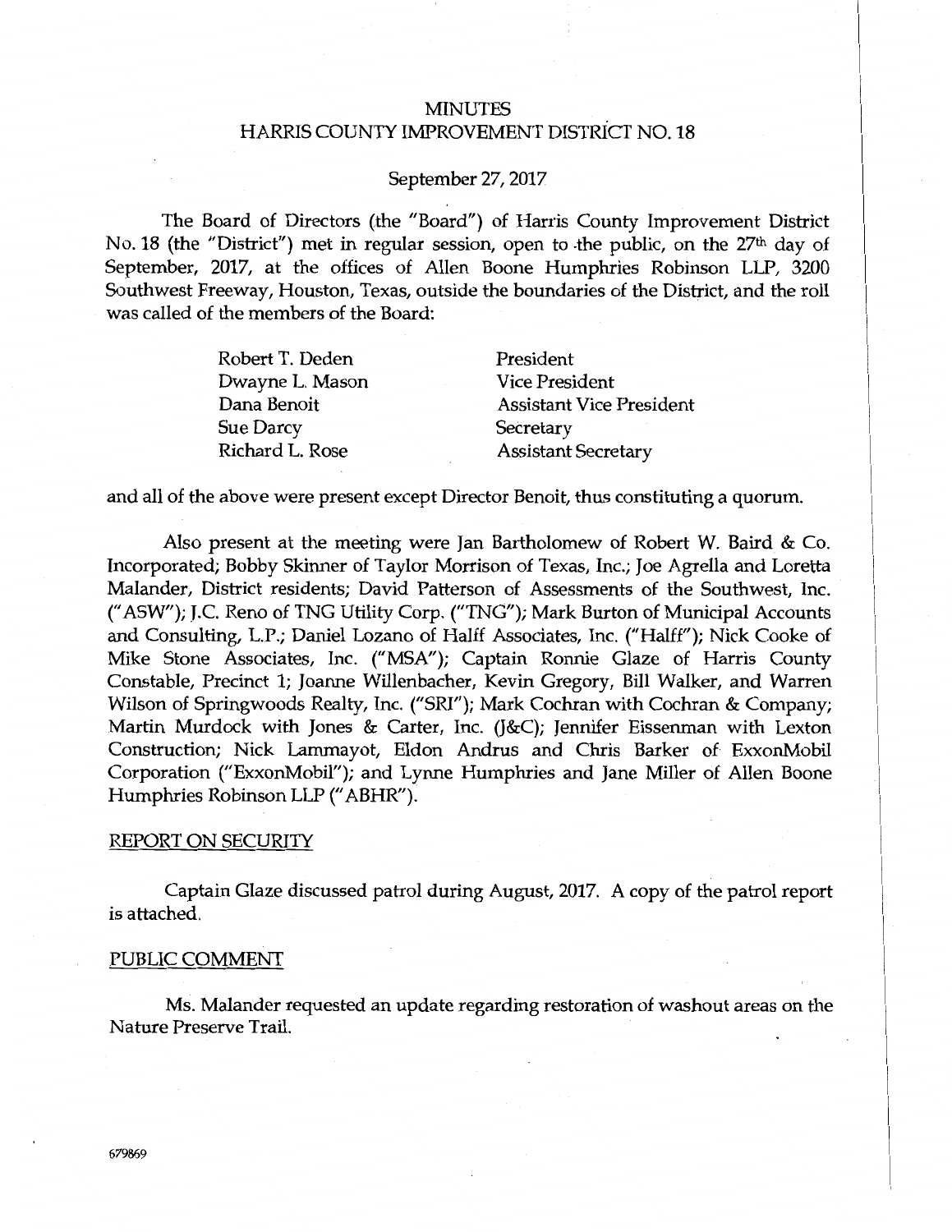Mr. Agrella commented regarding community cooperation following Hurricane Harvey (the "Storm"), he thanked Mr. Cooke for being available during and after the storm and thanked the District for facilitating heavy debris removal. He said the Audubon Grove Homeowner's Association hired additional security after the storm out of concern regarding nonresident traffic in Audubon Grove following the Storm and low visibility of the District's contract patrol officers. He said Audubon Grove residents are interested in making the streets in Audubon Grove private and closed to traffic. He requested the Board consider adopting a resolution in the future to expedite debris removal and allow additional security after an emergency event or natural disaster. Mr. Agrella discussed homes in Audubon Grove with flood damage and discussed drainage issues in Audubon Grove. Mr. Agrella also requested that the District address washout areas on the Nature Preserve Trail and reiterated his prior request that the Board appoint non-voting directors.

## HURRICANE HARVEY RELATED MATTERS

Mr. Cooke provided an update regarding emergency operations before, during and after the Storm and reported the status of filing for insurance claims and for reimbursement through the Federal Emergency Management Agency ("FEMA"). Mr. Cooke reported that storm water repairs are underway and said repair of washout areas on the Nature Preserve Trail was delayed due to contractor issues with the residents in Audubon Grove following the storm. Following review and discussion, Director Mason moved to authorize District consultants to act and complete any paperwork necessary to repair storm related damages, file insurance claims resulting from the storm and to file for reimbursement or assistance with any governmental agency providing storm relief. The motion was seconded by Director Darcy and passed unanimously.

#### CONSENT AGENDA

Director Deden offered Board members the opportunity to remove items from the consent agenda for individual discussion. Director Darcy moved to approve all items on the consent agenda. Director Rose seconded the motion, which passed unanimously. Copies of all documents approved as part of the consent agenda are attached.

## ITEMS REMOVED FROM CONSENT AGENDA

There was no discussion for this agenda item.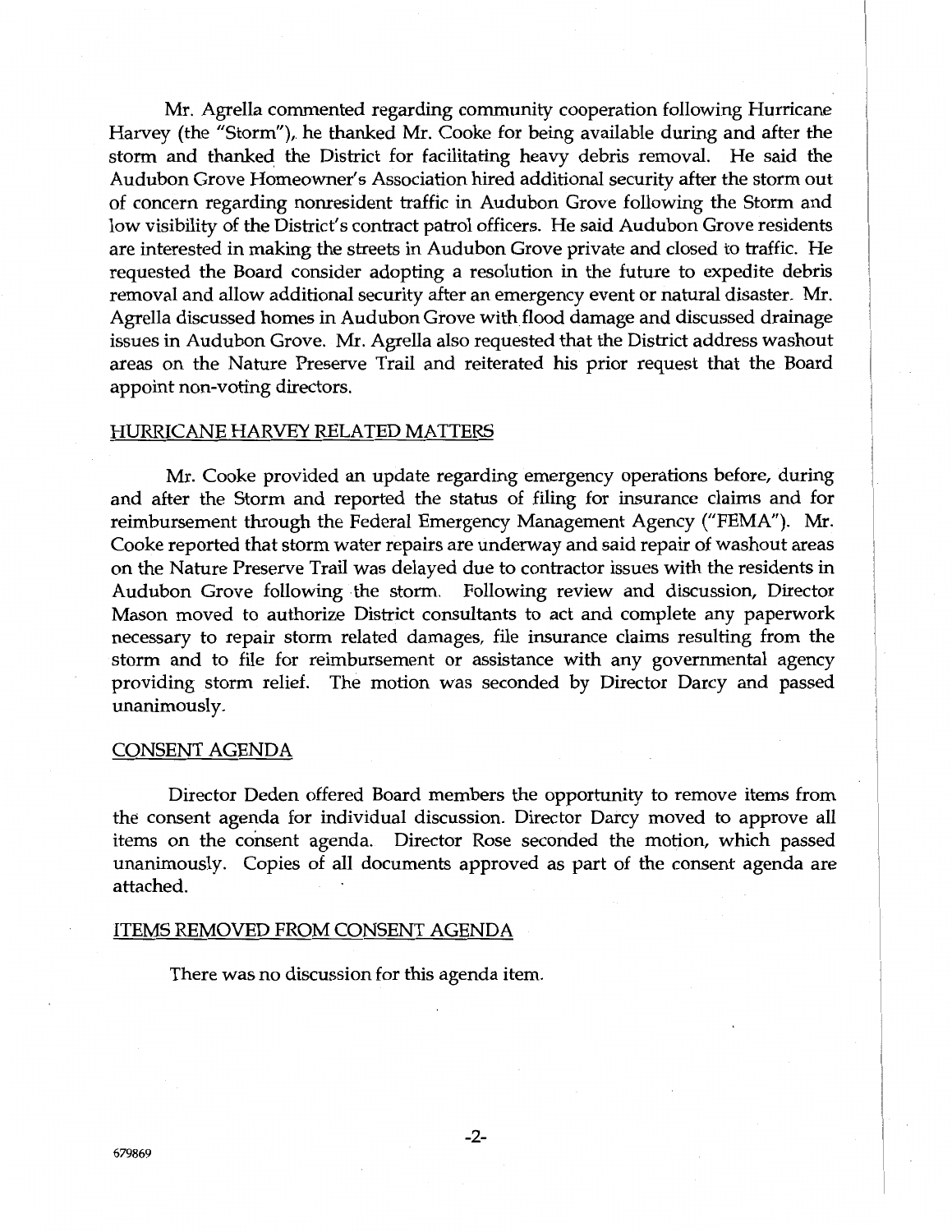# TAX ASSESSMENT AND COLLECTIONS MATTERS, INCLUDING COLLECTION OF DELINQUENT TAXES

Mr. Patterson reviewed the tax assessor/ collector's report. He reported on collection of the 2016 taxes, certified values to date for 2016, certified values to date for 2017, delinquent taxes and hotel occupancy taxes received to date. After review and discussion, Director Rose moved to (1) approve the tax assessor/collector's report; and (2) pay the bills presented for payment from the tax account. Director Mason seconded the motion, which carried unanimously. A copy of the tax assessor/ collector's report is attached.

## 2017 TAX RATE

Ms. Bartholomew first reviewed the 2017 tax rate recommendation from Robert W. Baird & Co. for Defined Area No. 1, a copy of which is attached. She recommended the Board adopt an increased debt service tax rate for 2017 of \$0.365 per \$100 of assessed valuation.

Ms. Bartholomew stated the tax rate for Exxon Mobil, who is the only District taxpayer excluded from the Defined Area, is being reduced by \$0.21, which results in a savings of \$2,377,456 based on their 2017 taxable value or a 15.79% reduction.

Ms. Bartholomew then reviewed the 2017 tax rate recommendation from Robert W. Baird & Co. for the District, a copy of which is attached. She recommended the Board adopt a debt service tax rate for 2017 of \$0.48 and a reduced maintenance and operation tax rate of \$0.64 per \$100 of assessed valuation. She said this was a 5.60% reduction in the tax bill to the average residential taxpayer.

Director Rose requested that the Board consider further reducing the overall tax rate, funding more projects with bonds without comprising or interrupting any projects currently planned or in progress. Discussion ensued regarding options for funding current and future development and Directors Mason and Darcy stated they were in favor of continuing to fund projects from available operating funds due to substantial savings in financing costs.

After review and discussion, Director Mason moved to approve publication of notice of a public hearing to adopt a maximum tax rate of: (1) \$0.365 per \$100 of assessed valuation in Defined Area No. 1; (2) \$1.12 per \$100 of assessed valuation in the District; and  $(3)$  authorize the tax assessor/collector to publish notice of the public hearing regarding adoption of a maximum tax rate of \$1.485 per \$100 of assessed valuation to be held at the October 25, 2017, Board meeting and post notice on the District website. Director Darcy seconded the motion, which passed by a vote of 3 to 1, with Director Rose opposing the motion.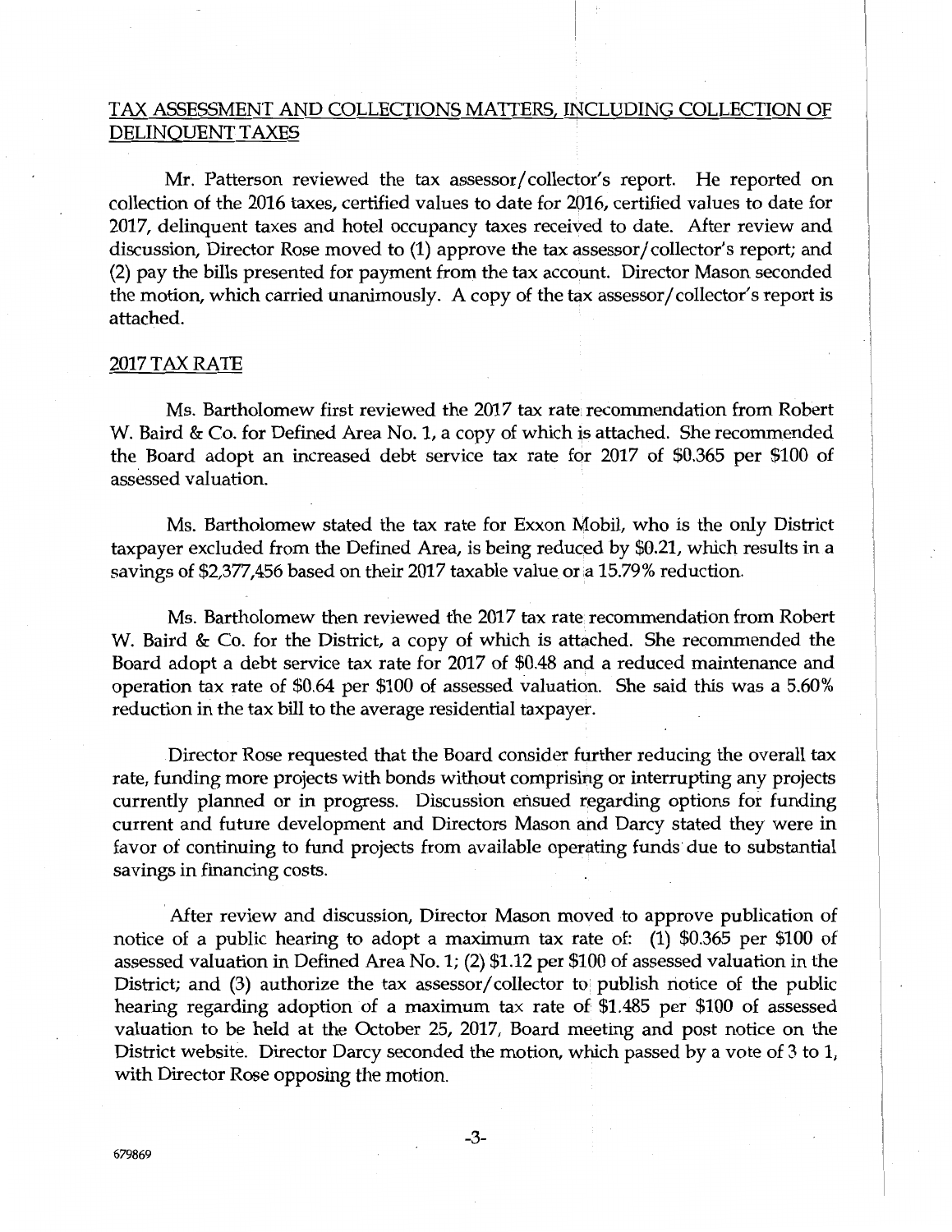### FINANCIAL AND BOOKKEEPING MATTERS

Mr. Burton presented the bookkeeper's report and reviewed the bills presented for payment from the District's accounts, proceeds and construction deposits.

Following discussion and review, Director Rose made a motion to (1) approve the bookkeeper's report; and (2) approve payment of the bills presented. The motion was seconded by Director Mason and passed unanimously. A copy of the bookkeeper's report and list of checks written is attached.

#### OPERATION OF DISTRICT BILLINGS, REPAIRS AND MAINTENANCE

Mr. Reno reviewed TNG's monthly operations and maintenance report, a copy of which is attached, including an update regarding water accountability, consumption totals, billing and collections, water production, compliance schedules, facility repairs in progress and permitting, storm preparation and reviewed a summary of operating charges for the month.

Mr. Reno reported two excursions at the wastewater treatment plant during the Storm due to inflow and infiltration, but said there was no damage at the water plant or wastewater treatment plant. He reported high water damage to the electrical system at lift station 2 and said there are starters and breakers that need to be replaced, but said the lift station is operational. Mr. Reno said TNG will prepare a repair estimate and submit a claim to the District's insurance carrier and for FEMA reimbursement.

Following review and discussion, Director Darcy moved to approve the operator's report. Director Mason seconded the motion, which passed unanimously.

## TERMINATION OF WATER AND SEWER SERVICE TO DELINQUENT CUSTOMERS

No accounts were presented for termination.

#### CONVEYANCES RELATING TO DISTRICT FACILITIES

There was no discussion on this agenda item.

# DISTRICT FUNDED TASK ORDERS, ADDITIONAL SERVICE AUTHORIZATIONS, PROPOSALS

The Board considered the following agreements and Ms. Miller confirmed that disclosure compliance pursuant to House Bill 1295 was received for:

1. The Broadband Group Task Order No. 041-17-002; for Telecommunication Infrastructure;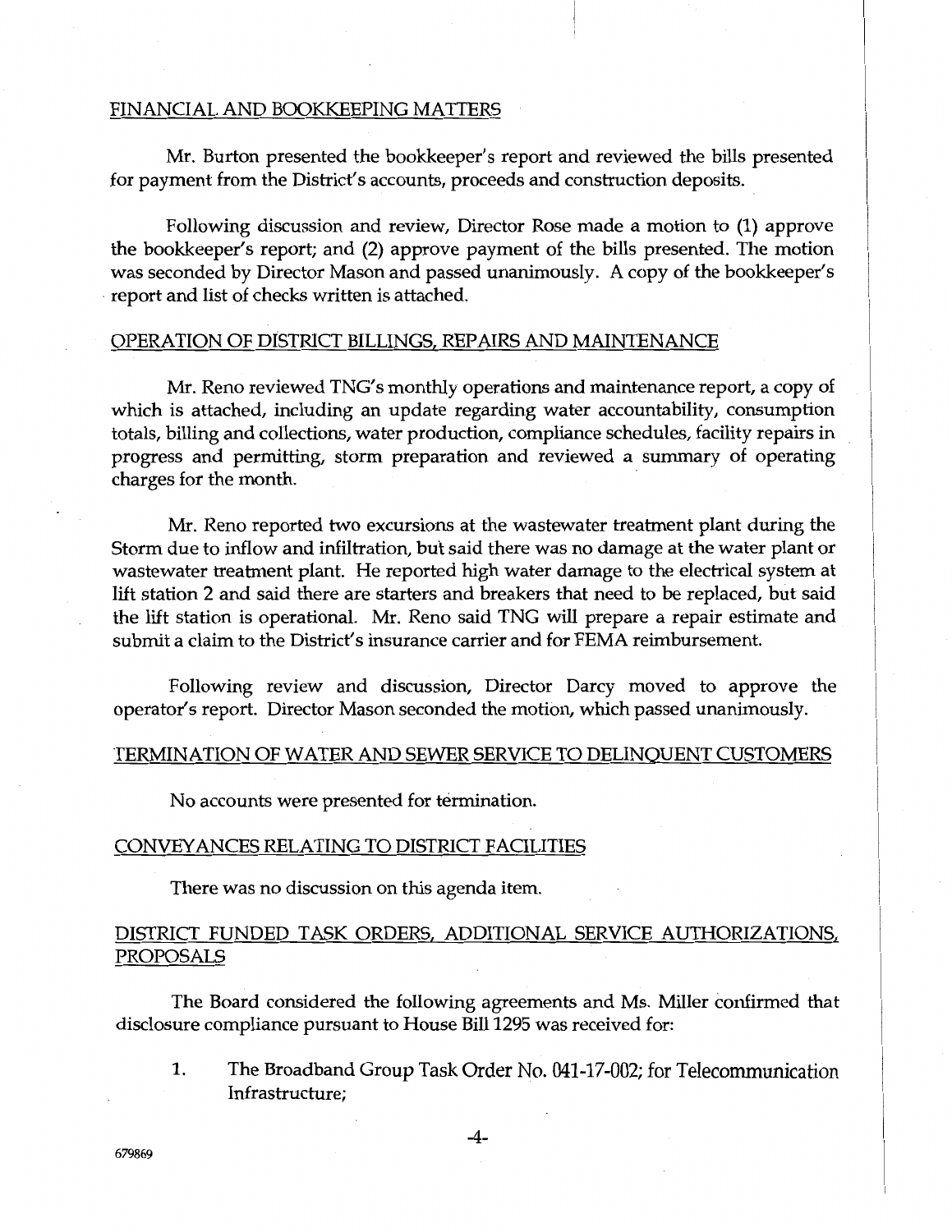- 2. Jones & Carter Task Order No. 021-17-031; Bidding services for CityPlace Landscape Improvements - Phase II; and
- 3. Jones & Carter Task Order No. 021-17-032; Bidding services for CityPlace Park (Lower Plaza).

Following review and discussion, Director Rose moved to approve the above task orders. The motion was seconded by Director Mason and passed unanimously.

#### DEVELOPER'S REPORT

Mr. Walker stated he did not have a report this month.

#### ENGINEERING MATTERS

Mr. Lozano reviewed a report regarding engineering projects in the District. A copy of the engineering report is attached.

Mr. Lozano reviewed bids for Pedestrian Trails, Holzwarth Road Squareabout and, based upon the recommendation of J&C, recommended the Board award the contract to LN McKean, in the amount of \$59,820. The Board concurred that, in its judgment, LN McKean was a responsible bidder who would be most advantageous to the District and would result in the best and most economical completion of the project.

Mr. Lozano reviewed bids for Pedestrian Trails, CityPlace Park Pond 8 Extension and, based upon the recommendation of J&C, recommended the Board award the contract to Shooter & Lindsey, in the amount of \$53,372. The Board concurred that, in its judgment, Shooter & Lindsey was a responsible bidder who would be most advantageous to the District and would result in the best and most economical completion of the project.

Mr. Lozano reported the status of the following construction projects and recommended approval of associated pay estimates, change orders and quantity contract adjustments, as listed below, and confirmed that disclosures pursuant to House Bill 1295 were received for change orders listed below:

1. CityPlace Roadways - Phase I Gones & Carter/James Construction Group);

a. Pay Estimate No. 5;

b. Quantity Contract Adjustment No. 4 (Match Field Quantities);

2. Spring Stuebner RRC I - Spring Stuebner Road & Holzwarth Road Public Landscape Improvements (Jones & Carter/Texas Wall & Landscape); a. Pay Estimate No. 5;

-5-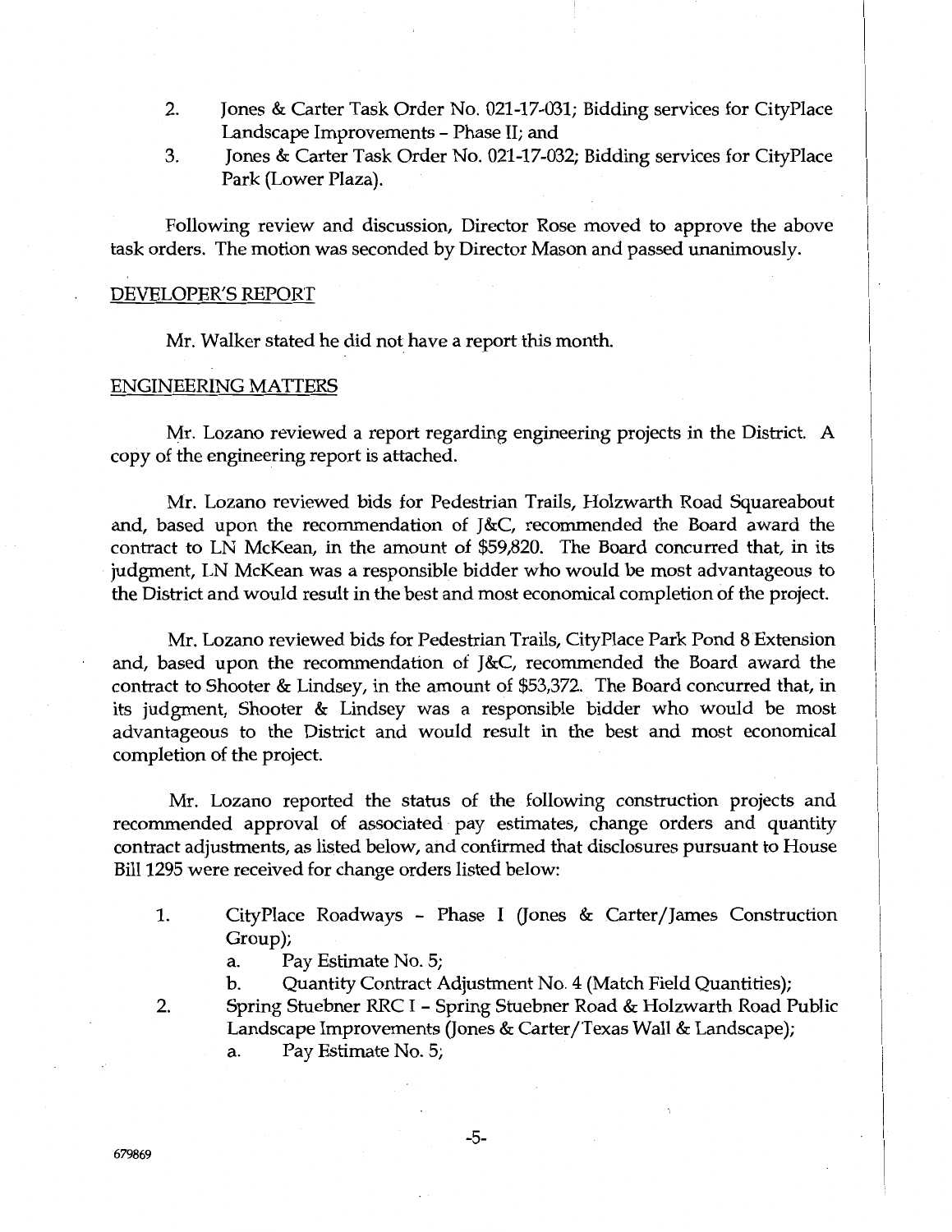- b. Change Order No. 3 (Community Sign, Paver Crosswalk, Blackstar Granite) increasing the contract amount by \$13,249.06;
- 3. East Mossy Oaks Road Phase IV (Jones & Carter/Triple B);
	- a. Pay Estimate No. 4;
- 4. Springwoods· Village Parkway Median Enhancements Phase II (Jones & Carter/Eqrth First Landscape);
	- a. Pay Estimate No. 2;
- 5. Spring Grove Park Enhancements (Jones & Carter/ECB Development); Pay Estimate No. 2
- 6. CityPlace Park Enhancement (Jones & Carter/MoBill Contractors);
	- a. Pay Estimate No. 1;
	- b. Change Order No. 1 (Concrete Piers) increasing the contract amount by \$2,800;
- 7. Nature Preserve Playground (Jones & Carter/Brightview Landscape); a. Pay Estimate No. 2;
- 8. Drainage Corridor 3 Phase 2 (Spring Grove Park) (Jones & Carter/LN McKean);
	- a. Pay Estimate 12 & Final;
	- b. Quantity Contract Adjustment No. 5 (Match Field Quantities).

The Board determined that the change orders presented above are beneficial to the District.

Following discussion and review, and based upon recommendation from the District engineer and J&C, Director Rose moved to (1) approve the engineering report from Halff; (2) award a contract construction of Pedestrian Trails, Holzwarth Road Squareabout, to LN McKean, based upon the recommendation of J&C and subject to verification of payment and performance bonds ·and insurance; (3) award a contract construction of Pedestrian Trails, CityPlace Park Pond 8 Extension, to Shooter & Lindsey, based upon the recommendation of J&C and subject to verification of payment and performance bonds and insurance; (4) approve pay estimates and quantity adjustments listed above; and (5) approve the Change Orders listed and as discussed above, based upon the Board's finding that the Change Order is beneficial to the District and the engineer's recommendation. Director Mason seconded the motion which passed unanimously.

#### MANAGEMENT REPORT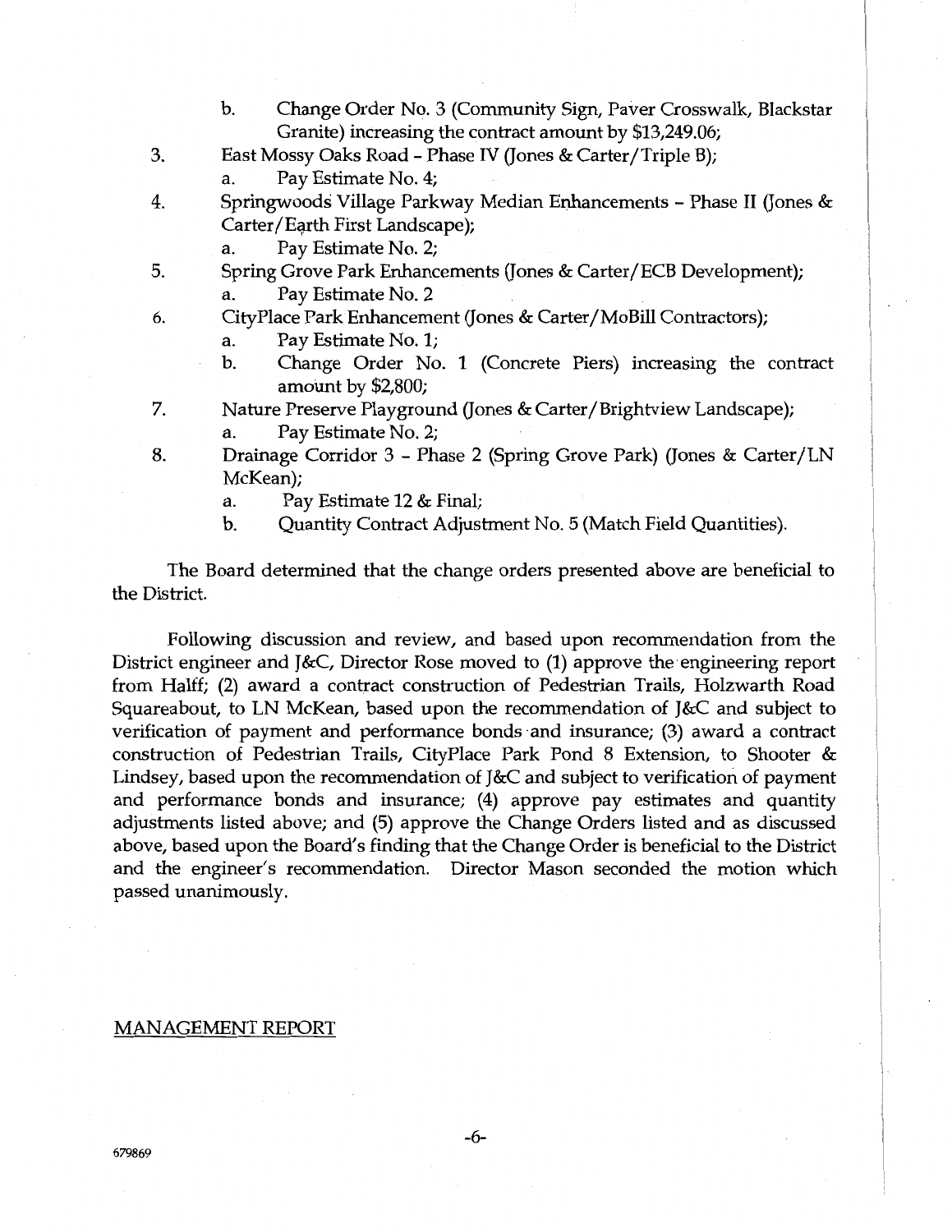Following review and discussion, upon a motion by Director Mason and a second by Director Rose, the Board voted unanimously to approve the management report.

EXECUTIVE SESSION PURSUANT TO SECTION 551.071, TEXAS GOVERNMENT **CODE** 

The Board determined it was not necessary to convene in executive session.

There being no further business to come before them, the Board concurred to adjourn the meeting.



Secretary, Board of Directors